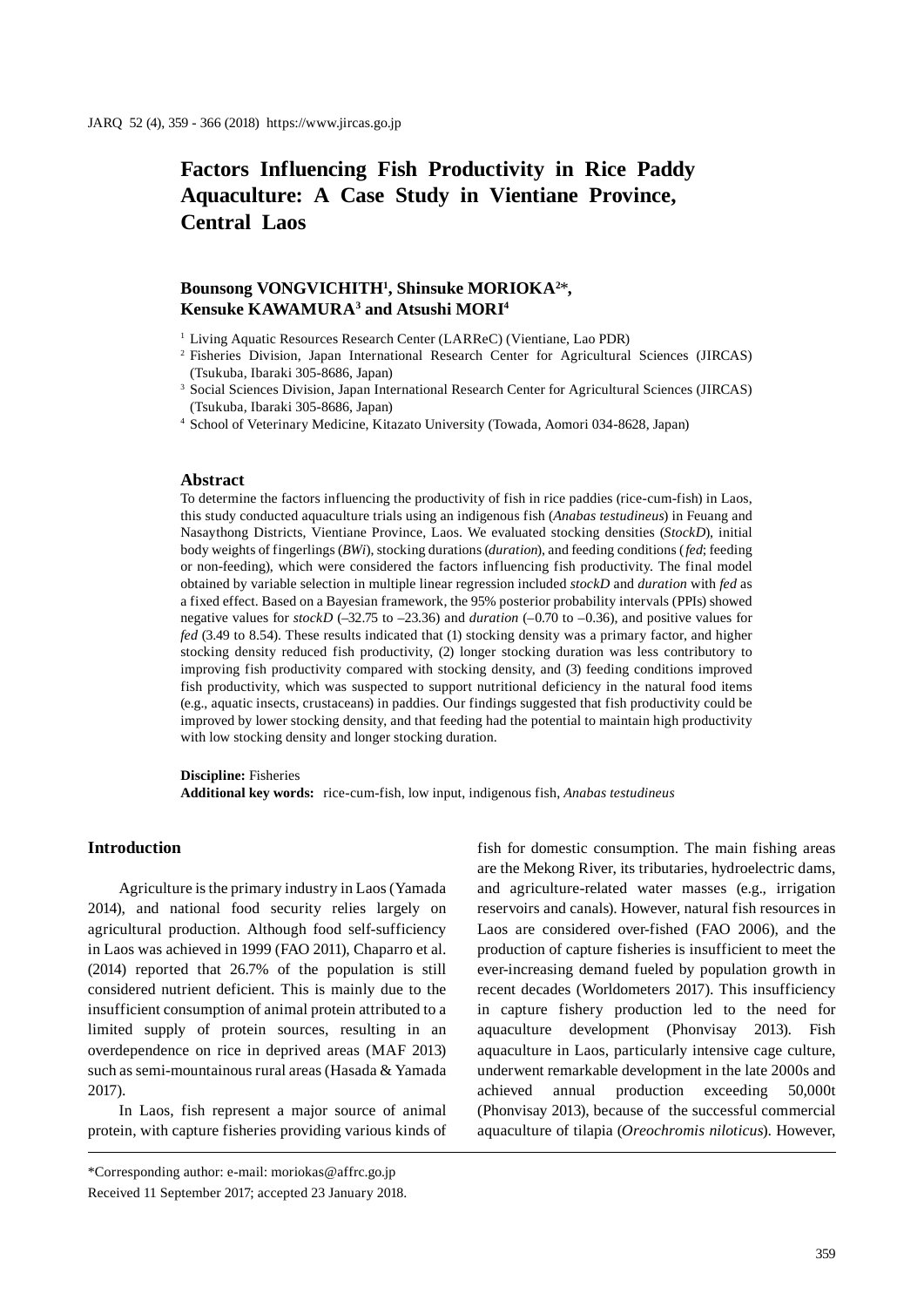such commercial aquaculture activity is mainly operated in the suburbs of urban areas (e.g., Vientiane City). Moreover, most of the fish production is consumed in urban areas and thus does not contribute to the supply of protein in rural areas, where the supply of animal protein is limited.

Given the context described above, aquaculture development in rural areas is an important national issue in Laos (Cacaud & Latdavong 2008). However, farmers – the operators of aquaculture in rural areas – generally have economic difficulties and are unable to invest in constructing necessary facilities for intensive aquaculture systems. Hence, a more efficient use of existing agriculture-related water masses (e.g., rice paddies for aquaculture operation) has been considered. Although the potential for fish aquaculture in rice paddies (ricecum-fish) has been examined in various areas/countries with various species in the Indochinese region, a majority of cases was examined using exotic/omnivorous species such as tilapia (*O. niloticus*), common carp (*Cyprinus carpio*), and silver carp (*Hypophthalmichthys molitrix*) (Chapman & Fernando 1994, Rothuis 1998, Berg 2002). In considering the conservation of biodiversity in rural areas that still have relatively well-conserved original biodiversity, and since Laos is a member country of the Convention on Biological Diversity (CBD), the utilization of indigenous species is recommended. Furthermore, carnivorous fishes have a generally preferred taste and are thus more valuable in the market, as well as contributory to increasing the supply of protein in rural areas.

In view of the background described above, we conducted four trials of rice-cum-fish in Vientiane Province, Central Laos during 2013-2016, using an indigenous/carnivorous fish species – the climbing perch (*Anabas testudineus*). This study focused on fish productivity and aimed to quantify the factors that are considered influential for fish productivity in rice-cumfish systems (i.e., stocking densities, initial body weights of fingerlings, stocking durations).

# **Materials and methods**

# **1. Study site and rice-cum-fish trials**

Four rice-cum-fish trials were conducted during 2013-2016. The first two trials were conducted in Nameuang Village (18°32'44"N, 102°1'20"E), Feuang District, in 2013 and 2014. The last two trials were conducted in Napoh Village (18°16'8"N, 102°31'9"E), Nasaythong District in Vientiane province (Fig. 1). All four trials used the climbing perch (*Anabas testudineus*), which is a Laotian indigenous fish known locally as '*Pa* 

*keng*.' Paddy fields in Nameuang Village were irrigated, with water being supplied via a canal. Paddy fields in Napoh Village were non-irrigated, with the water supply being dependent on rainfall. The fingerlings used in the present study were artificially produced in the Living Aquatic Resources Research Center (LARReC), Vientiane, Laos. The first two trials were conducted in four separated paddies (Fig. 2 A); paddies Nos. 1, 2 and 4 were  $100 \text{ m}^2$ , and No. 3 was  $160 \text{ m}^2$ . Nos. 1 and 2 were operated without feeding, and Nos. 3 and 4 were operated with feeding (Fig. 2 A). The last two trials were conducted in six separated paddies, and the area of each paddy was 100 m2 . Nos. 1-3 were operated with feeding and Nos. 4-6 were operated without feeding (Fig. 2 B). For fish in paddies with feeding, commercial pellet feed (Centaco Co., Ltd., Thailand) containing 32% crude protein, 4% crude fat, and 6% crude fiber was provided at approximately 4% of total fish biomass per day. In each paddy, canals (1 m in width and 60-80 cm in depth) were made along two sides as fish refuges (Fig. 3). More detailed information [i.e., stocking density, size (length and weight) of fingerlings at stocking, and the average water temperature in each trial] are shown in Tables 1 and 2.



**Fig. 1. Map of Laos showing two sites for rice-cum-fish trials in the present study**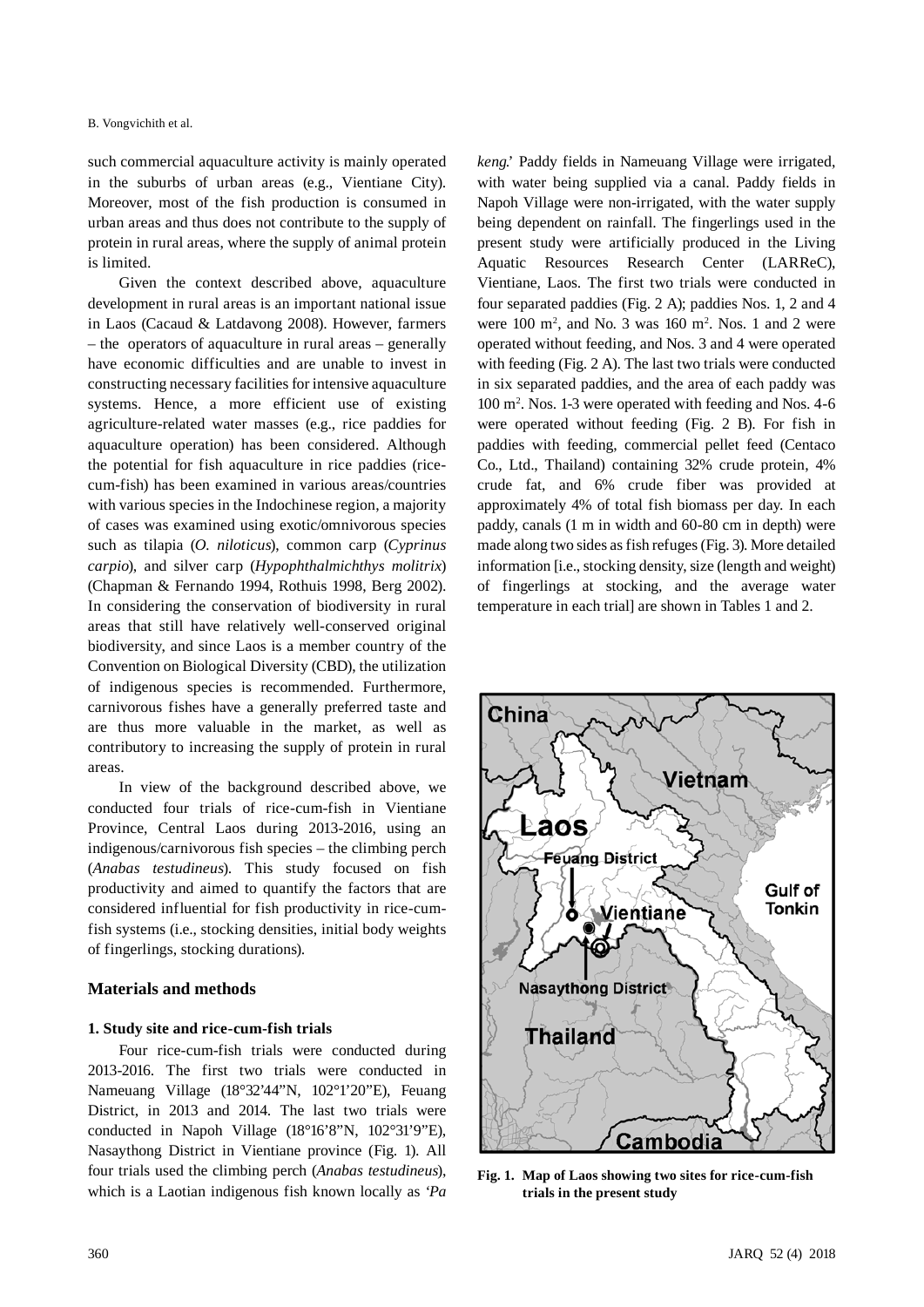

**Fig. 2. Designs of rice paddies used for rice-cum-fish trials in the present study** (A: Nameuang Village, Feuang District, B: Napoh Village, Nasaythong District. Arrows in A indicate water inlet and outlet.)



**Fig. 3. Schematic description of rice paddies for rice-cumfish trials in the present study** 

### **2. Statistical analyses**

To evaluate the factors influencing fish productivity, we used a biomass gain index  $(BGI = total$  harvested biomass/total biomass at stocking) as an indicator. Each biomass was calculated based on the mean weight of fish at stocking/harvest and the number of fish at stocking/ harvest. We also conducted assessment on fish productivity by developing regression models to estimate BGI from stocking densities (*stockD*), initial body weights (*BWi*) of fingerlings, stocking durations (*duration*), and feeding treatments (*fed*). First, to select and compare the explanatory variables *x* (factors), the models were established using all available combinations using multiple linear regression (MLR) analyses based on a generalized linear model (GLM) (see the regression equation in Table 3). Here, we selected an equation with the best predictive accuracy as the final model. Next, to assess the importance of selected variables (factors) in the final model, we estimated the optimal values of factors using the linear equation with a Bayesian framework.

Although MLR analysis is one of the most basic and commonly used prediction techniques, it requires prior assumptions, such as a linearity, multivariate normality, no-multicollinearity, and homoscedasticity. In GLM, the MLR model is estimated using maximum likelihood estimation, where we can determine the optimal values of parameters by maximizing the likelihood function. However, it is still dependent on the data set and sitespecific results. The application of a Bayesian approach provides a more flexible strategy that expresses parameters as a probability distribution (Kubo 2009). In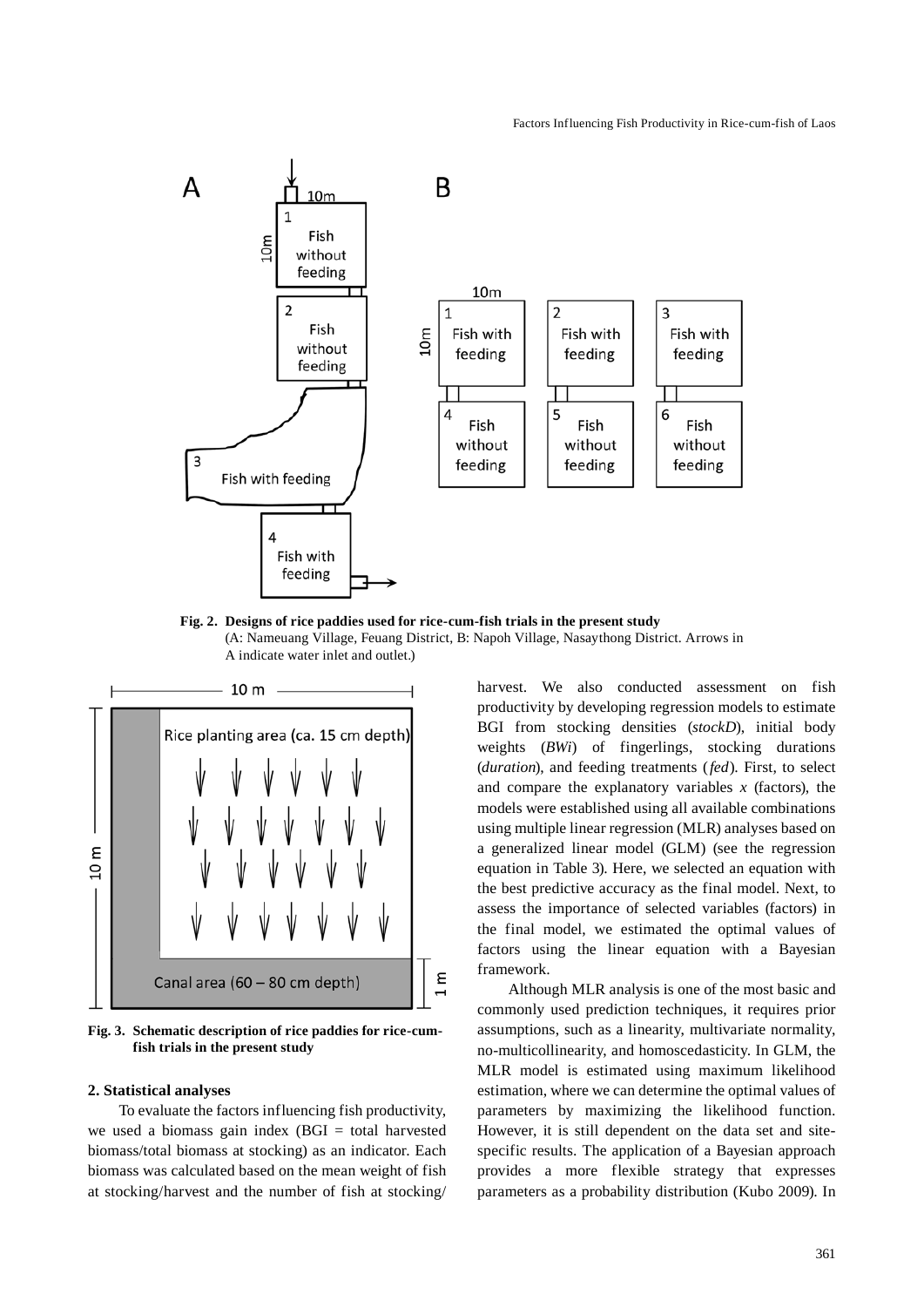the Bayesian framework, the posterior probability distribution of parameters can be predicted using a Markov Chain Monte Carlo (MCMC) simulation to determine the importance of factors influencing fish productivity.

# 1) GLM and variable selection

MLR models were developed to estimate BGI using all available combinations of *stockD*, BW<sub>i</sub> and *duration*. Here, *fed* was binary data (1: *fed* or 0: *fed-none*), so the regression equation included *fed* as a fixed effect:

 $y=a_i+b_jx_j+fed_i$ 

where *y* is the response variables of *BGI*;  $a_i$  is the intercept

based on *i*th fixed effect of *fed* (*i* = 0 [*fed-none*] and 1 [*fed*]); and  $b_j$  is the regression coefficients of the explanatory variables  $(x)$  for  $j$  ( $stockD$ ,  $BW<sub>i</sub>$  and *duration*). Akaike's information criterion (AIC) was used for explanatory variable selection to identify the optimal model (i.e., model with the lowest AIC value). The AIC value was calculated as a penalized log-likelihood with AIC =  $-2 \times \log$ -likelihood + 2  $\times p$ , where p is the number of parameters in the model. The predictive ability was also evaluated in the models based on the coefficient of determination  $(R^2)$  and the root mean squared error (RMSE) between observed and predicted values. The RMSE was calculated as:

**Table 1. Basic information (years, village names, and durations of stocking) of rice-cumfish trials in the present study**

| Year | Village  | Date of stocking | Date of harvest          | Duration of stocking (days) |
|------|----------|------------------|--------------------------|-----------------------------|
| 2013 | Nameuang | $17th$ July      | $17th$ November          | 123                         |
| 2014 | Nameuang | $19th$ July      | $16th$ November          | 120                         |
| 2015 | Napoh    | $7th$ August     | 26 <sup>th</sup> October | 80                          |
| 2016 | Napoh    | $5th$ August     | $23rd$ October           | 79                          |

**Table 2. Stocking density, size (length and weight) of fingerlings at stocking, and average water temperature in each trial**

| Year | Stocking density       | Average size at stocking (mean $\pm$ SD) | Average water temp. |                     |
|------|------------------------|------------------------------------------|---------------------|---------------------|
|      | (fish number / $m^2$ ) | Length $*$ (mm)                          | Weight** $(g)$      | (mean $\pm$ SD, C°) |
| 2013 | 0.3                    | $36.8 + 4.85$                            | $1.5 + 0.58$        | $28.2 \pm 1.2$      |
| 2014 | 1.2                    | $62.3 + 10.28$                           | $6.1 + 1.66$        | $27.2 + 1.3$        |
| 2015 | 2.0                    | $34.1 + 3.40$                            | $1.6 + 0.44$        | $29.0 + 2.1$        |
| 2016 | 2.0                    | $71.1 + 12.1$                            | $5.7 + 2.73$        | $28.7 \pm 1.9$      |

\*: standard length; \*\*: wet body weight

**Table 3. Linear equations and regression coefficients of regression analysis for estimating biomass gain index (BGI)**

| Model          |                                                      | Intercept $(a)$ |             | Regression coefficients (b) |           |            |       |             |      |
|----------------|------------------------------------------------------|-----------------|-------------|-----------------------------|-----------|------------|-------|-------------|------|
|                | Estimated equation (y)                               | fed(0)          | fed(1)      | stockD                      | BWi       | duration   | $R^2$ | AIC -       | RMSE |
| -1             | $a_i + b_i stockD + fed_i$                           | $36.51***$      | $42.62*$    | $-14.48***$                 |           |            |       | 0.85 125.48 | 4.56 |
| 2              | $a_i + b_iBW_i + fed_i$                              | $22.87***$      | 28.98       |                             | $-2.07**$ |            |       | 0.45 151.78 | 8.81 |
| 3              | $a_i + b_i$ duration + fed.                          | $-27.22*$       | $-21.11*$   |                             | *         | $0.42***$  | 0.55  | 147.76      | 7.97 |
| $\overline{4}$ | $a_i + b_i$ stock $D + b_iBW_i + fed_i$              | $36.34***$      | $42.45*$    | $-12.88***$                 | $-0.52$   |            | 0.87  | 124.91      | 4.28 |
| 5              | $a_i + b_i$ stock $D + b_i$ duration + fed           | $108.72***$     | $114.83***$ | $-27.95***$                 |           | $-0.53***$ | 0.96  | 99.94       | 2.29 |
| 6              | $a_i + b_jBW_i + b_jduration + fed_i$                | $-10.82$        | $-4.71$     |                             | $-1.26*$  | $0.31**$   | 0.68  | 143.14      | 6.75 |
| 7              | $a_i + b_i$ stock $D + b_iBW_i + b3duration + fed_i$ | $106.43***$     | $112.54***$ | $-27.13***$                 | $-0.13$   | $-0.51***$ | 0.96  | 101.40      | 2.26 |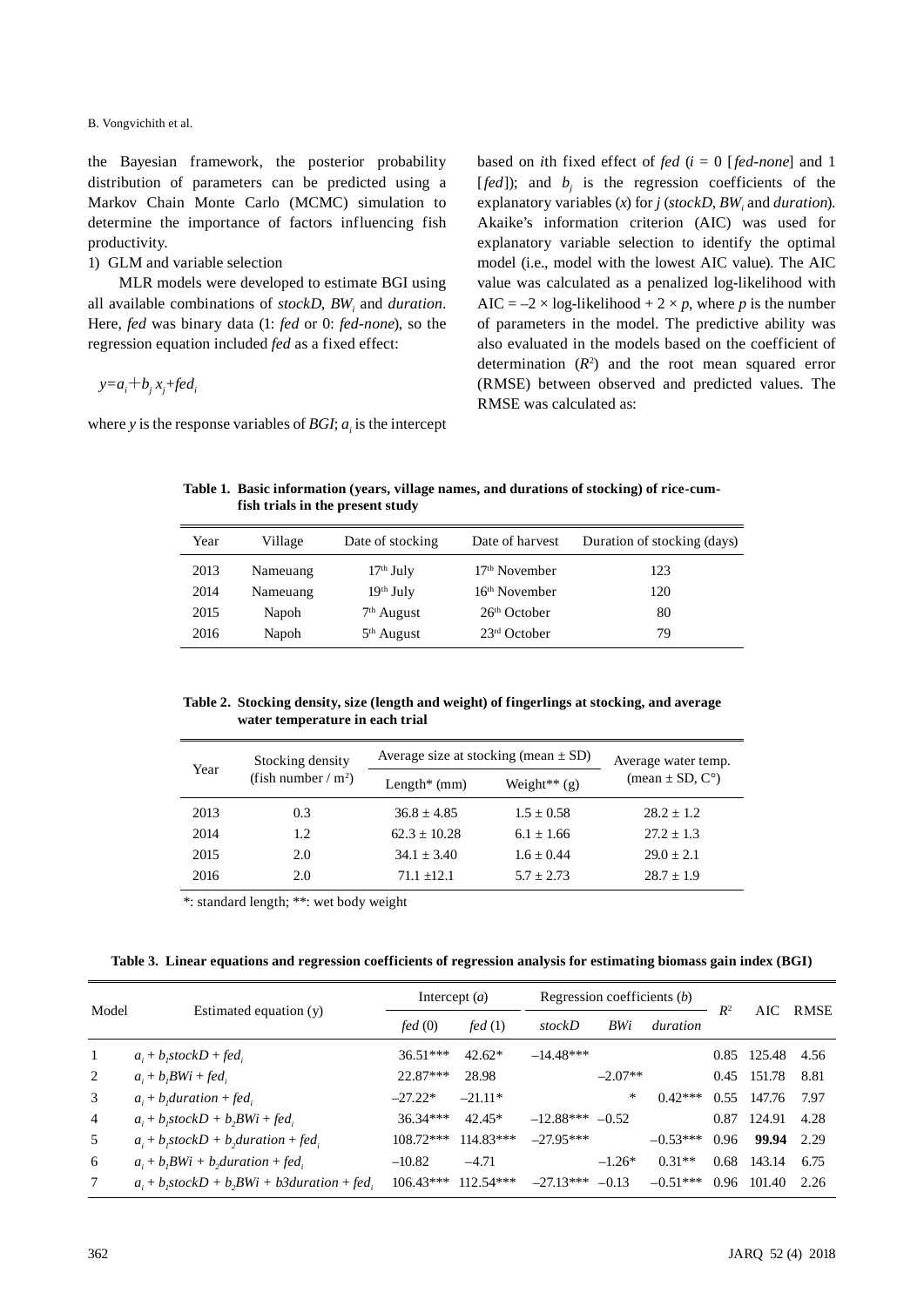Factors Influencing Fish Productivity in Rice-cum-fish of Laos

$$
RMSE = \sqrt{\frac{\sum_{i=1}^{n} (\hat{y}_i - y_i)^2}{n}}
$$

where  $\hat{y}_i$  and  $y_i$  denote the predicted and observed BGI values, respectively, and *n* is the number of samples  $(n =$ 20).

2) MLR model development using Bayesian approach

Based on a Bayesian framework, the final MLR model can be written in terms of a probabilistic model as follows:

 $\mu=a+b_jx_j$ 

*y*~Normal (*μ*, *δ*)

where response variable *y* (BGI) follows a normal

distribution parametrized by mean  $\mu_i$ , that is a linear function of *x* parametrized by  $\alpha$ ,  $\beta$  and by standard deviation *σ*. MCMC simulation was performed to estimate the posterior distribution. The length of the MCMC chain for this model was 3000 cycles after 1000 warm-up cycles, with samples saved every cycle. There were four chains. All data handling and modeling analyses were conducted using R statistical software ver. 3.4.1 (R Core Team 2017) and R Stan ver. 2.14.1 (Stan Development Team 2016).

# **Results**

# **1. Relationship between BGI and environmental factors**

Figure 4 shows boxplots of BGI based on *fed* and the relationships between BGI and *stockD*,  $BW_i$  and *duration*. Mean  $(\pm SD)$  values of BGI in fed-none (*fed* = 0) and



**Fig. 4. Boxplots of the biomass gain index (BGI) for fed (a), and relationship between BGI and stocking density (b), initial body weight (c), and stocking duration (d)**  [Symbols (open/solid circles and triangles) indicate each experimental site and feeding condition (fed or fed-none).]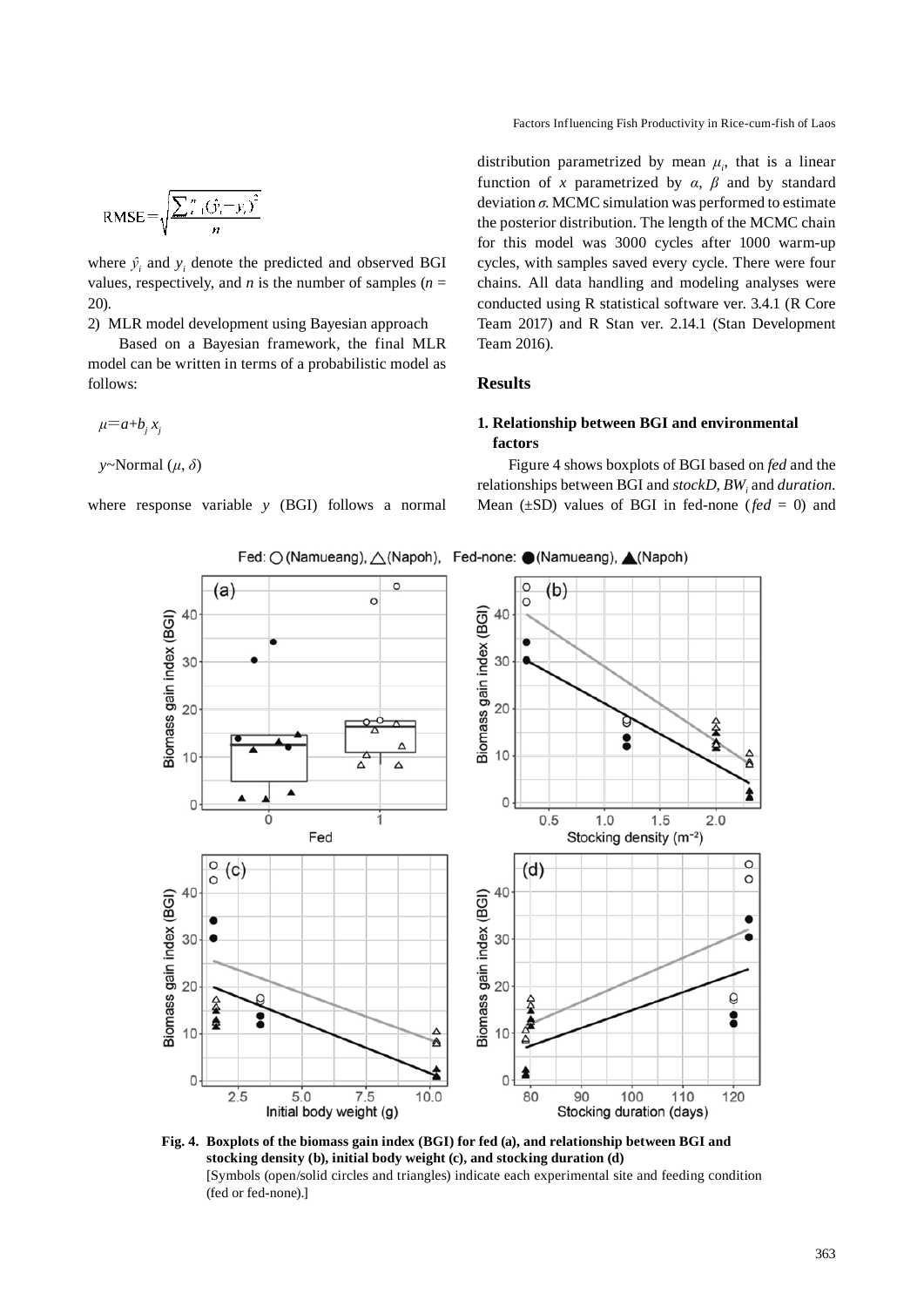fed ( $fed = 1$ ) were 13.49 ( $±11.26$ ) and 19.60 ( $±13.51$ ), respectively. Although there was no significant difference  $(P < 0.287$ , *t*-test), BGI in the fed condition tended to be slightly higher than that of the fed-none condition. The following correlation coefficients (*r*) for BGI against the other parameters were:  $stockD$  in fed-none ( $r = -0.918$ , *P*  $(6.001)$  and fed ( $r = -0.933$ ,  $P < 0.001$ ); *BWi* in fed-none  $(r = -0.768, P < 0.01)$  and fed  $(r = -0.585, P = 0.07)$ ; and *duration* in fed-none ( $r = 0.731$ ,  $P < 0.05$ ) and fed ( $r =$ 0.749,  $P < 0.05$ ).

### **2. Linear equation from GLM**

MLR models were developed by creating linear equations using variable selection based on the AIC. Table 3 summarizes the equations, regression coefficients, and accuracy between the observed and predicted values of BGI. Based on the AIC, model 5 was considered the best model with the smallest AIC value (99.94). The final model included two factors (*stockD* and *duration*) and *fed* as a fixed effect.

#### **3. Predicted parameters with MCMC simulation**

Table 4 shows the posterior means, standard deviation (SD), and 95% posterior probability intervals (PPIs) obtained via MCMC simulation. Figure 5 illustrates the boxplot of the 95% PPIs for each parameter. The R-hat values (data not shown), which are indicators of the convergence assessment, achieved 1.0 for all of the parameters, and the effective sample size was sufficient for MCMC sampling. The results of the posterior distribution computed by MCMC showed positive values for *fed* and negative values for *stockD* and *duration* (Table 4 and Fig. 5). The PPI for *stockD* (–32.75 to –23.36), *duration* (–0.70 to –0.36), and *fed* (3.49 to 8.54) did not include 0. This indicated that the largest negative posterior value of *stockD* was the primary factor for reducing fish productivity, while *fed* contributed to increasing fish productivity. Based on the smaller PPI

**Table 4. Posterior means (Mean), standard deviations (SD), and quartiles (2.5, 50 and 97.5%) obtained from Markov Chain Monte Carlo (MCMC) simulation**

| Coefficient     | Mean     | <b>SD</b> | 2.50%    | 50%      | 97.50%   |
|-----------------|----------|-----------|----------|----------|----------|
| a (intercept)   | 108.9    | 11.95     | 85.96    | 108.8    | 133.24   |
| $b1$ (stockD)   | $-27.97$ | 2.36      | $-32.75$ | $-27.98$ | $-23.36$ |
| $b2$ (duration) | $-0.53$  | 0.09      | $-0.70$  | $-0.53$  | $-0.36$  |
| $b2$ (fed)      | 6.07     | 1.28      | 3.49     | 6.08     | 8.54     |
| $\sigma$        | 2.8      | 0.55      | 1.96     | 2.72     | 4.09     |



The values from 2.5% to 97.5% indicate the 95% posterior probability intervals.

**Fig. 5. Boxplot of the 95% credible intervals (CI) for parameters**  $b_1$ ,  $b_2$  and  $b_3$ 



**Fig. 6. Observed and predicted biomass gain index (BGI) values in feed treatments (0:** *fed***, 1:** *fed-none***) using Bayesian model**  (Bars indicate the 95% credible interval.)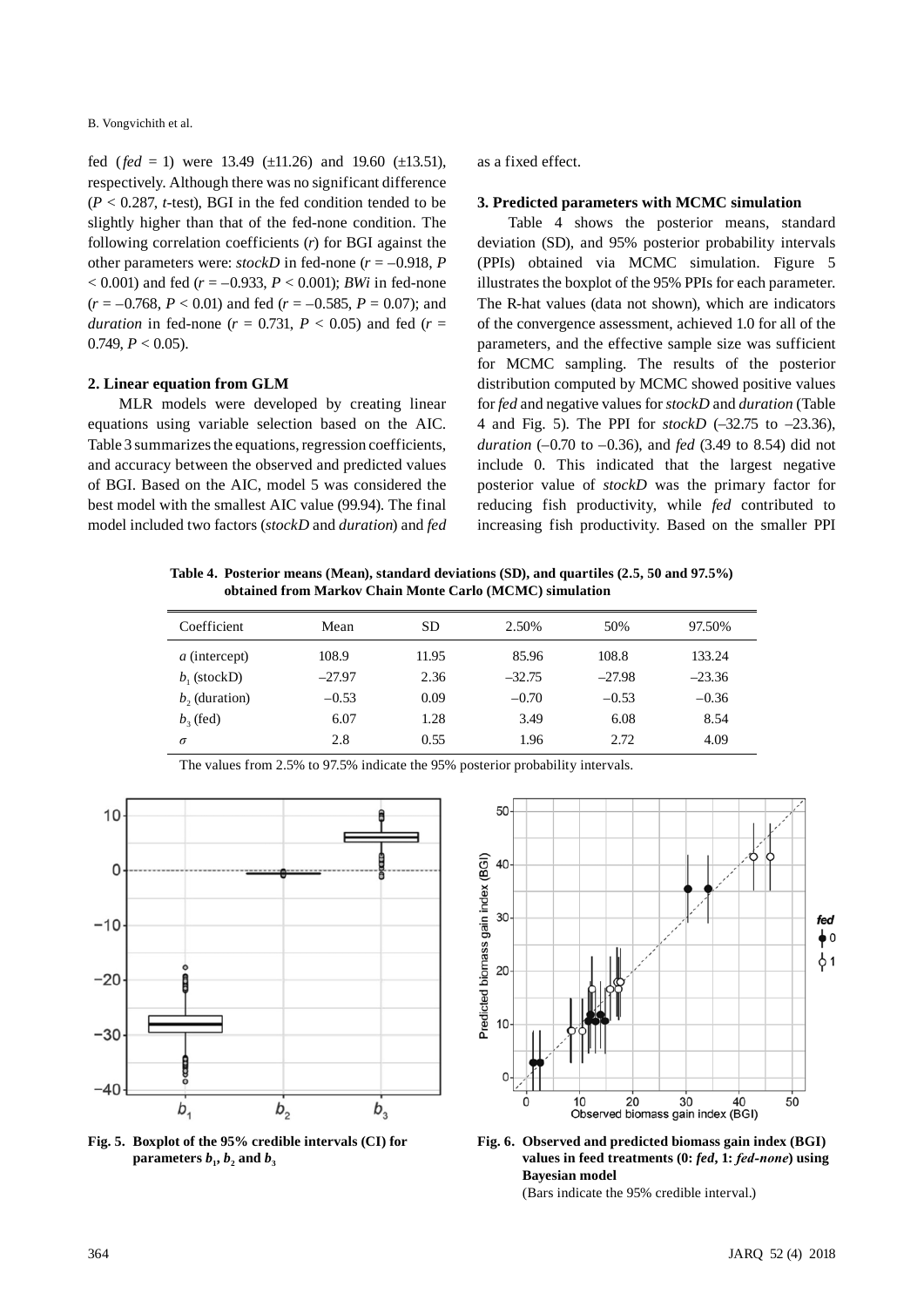Factors Influencing Fish Productivity in Rice-cum-fish of Laos

values of *duration*, it was considered to be less influential than *stockD* and *fed*, although it tended to negatively influence fish productivity.

Figure 6 shows the observed and predicted values of BGI in feeding treatments (0: *fed*, 1: *fed-none*) using the Bayesian model. The predicted values were the medians from the posterior distributions of BGI. In the validation plot, observed and predicted BGI values showed good correlation ( $R^2$  = 0.963; y = 0.595), and the 95% confidence interval (CI) included the  $y = x$  line. These results confirmed that fish productivity can be accurately predicted with using our model.

# **Discussion**

In the present study, we tried to determine the influential factors [i.e., stocking densities, stocking durations, initial body weight of fingerling and feeding conditions (feeding or non-feeding)] for fish productivity in rice-cum-fish trials in Laos using multiple linear regression analyses with a Bayesian approach. Our results indicated that stocking density was a primary factor and that feeding also contributed to improving fish productivity; however, stocking duration was less influential compared with the other two factors. Initial body weight of fingerling was not selected in the final model. These findings suggest that a lower stocking density of fingerlings with feeding and a longer stocking duration are recommended for improving fish productivity in rice-cum-fish systems.

Most of the previous studies on rice-cum-fish used exotic/omnivorous fishes (e.g., tilapia *Oreochromis niloticus*, common carp *Cyprinus carpio*, silver carp *Hypophthalmichthys molitrix*) (Chapman & Fernando 1994, Rothuis 1998, Berg 2002), whereas this study used an indigenous/carnivorous fish (*Anabas testudineus*) in consideration of biodiversity conservation and the marketable value of the produced fish . Therefore, it is difficult to directly compare results, but the present study confirmed that rice-cum-fish systems are realizable, even with carnivorous fish at a low stocking density. In paddies with feeding, we used commercial pellet feed, but this is not economically feasible for many cases in deprived rural areas of Laos, although Rothuis et al. (1998) reported the importance of feeding to increase fish productivity in rice-cum-fish with which our results agreed (Tables 3 and 4, Figs. 3 and 4). Therefore, an applicable feeding regime with using costless/locally available materials is to be considered [e.g., insect larvae such as black soldier fly (*Hermetia illucens*)] (Nakamura et al. 2016). Meanwhile, in the 2013 trial, high productivity was observed even without feeding, illustrating that the

natural prey items (e.g., aquatic insects, crustaceans) for carnivorous fish in paddies have the potential to provide high productivity when there is a low stocking density. Indeed, benthic insect larvae and small shrimps were often observed in the stomach of *A. testudineus* stocked in the paddies (S. Morioka unpublished data). This finding indicates that fish productivity using rice-cumfish is promising, provided that there is a rich abundance of prey organisms in the rice paddy. The richness of aquatic organisms is generally supported by primary production that is probably influenced by soil fertility (Tezuka et al. 2004), suggesting that appropriate soil management leads to better fish productivity as well as improved rice productivity. Therefore, comparable examinations on soil fertility/rice productivity/fish productivity should be considered. In addition, applications of pesticide/herbicide are to be avoided to assure a sufficient presence of prey organisms (insects and weeds) in rice paddies, although these chemicals are not generally used for rice paddies in Laos. Other than the additional supply of fish to the farmers, Berg (2002) reported that fish stocking in paddies was efficient in improving rice productivity by pest reduction (Halwart 1998, Vromant et al. 1998), as was the fertilization effect of feeds through the digestion and excretion of fish.

Although the stocking duration was not very influential compared to stocking density and feeding treatment (Tables 3 and 4, Figs. 2 and 4), the stability of the amount of water, specifically the full-time ponding of a paddy, is an important condition for rice-cum-fish. The existing paddy areas throughout the country are estimated to total approximately 700,000 ha (MAF, 2014), but fulltime ponding paddy areas are not known. However, the full-time ponding area in Nameuang Village was approximately 10 ha, out of a total paddy area of 81 ha (ca. 12%) (H. Ikeura unpublished data). Applying this proportion to the entire country, full-time ponding areas can be estimated to total approximately 84,000 ha. Using such areas for rice-cum-fish with  $0.5$ -1.0 fish/m<sup>2</sup> and a harvested weight of 50 g/fish, approximately 21,000-42,000t of additional fish production could be expected annually.

As described above, we found several positive aspects of rice-cum-fish (i.e., additional fish production, rice productivity improvement, pest control) that do not entail large-scale artificial input/investment (e.g., pond construction) negative to the surrounding environment. However, there was an increase in methane emission from the bottom soil of paddies due to fish perturbation in stirring the bottom soil and consequently releasing soil-entrapped methane into the water (Frei & Becker 2005, Frei et al. 2007). This information suggests the